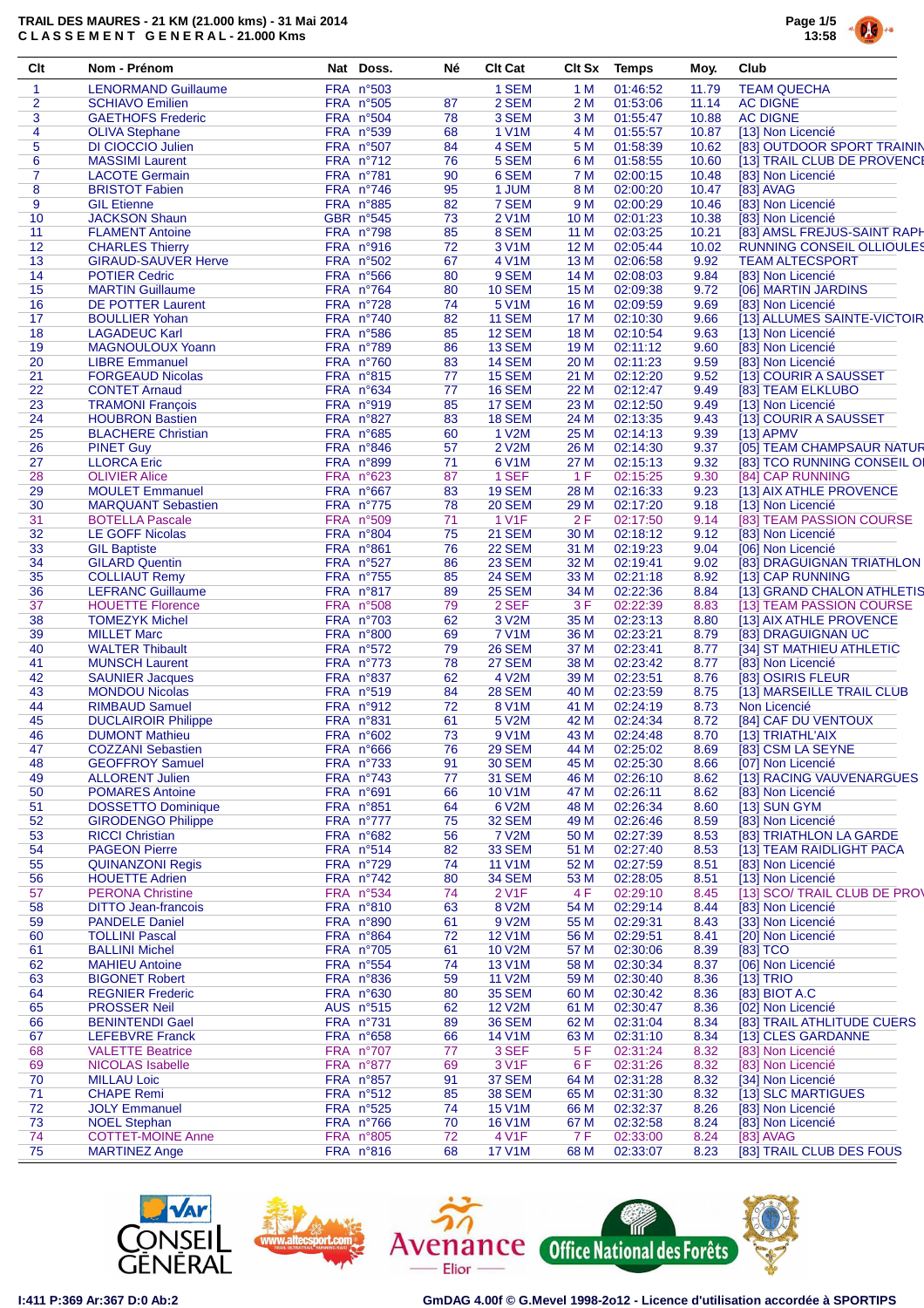

| Clt        | Nom - Prénom                                              | Nat Doss.              | Né       | <b>Clt Cat</b>              | <b>Clt Sx</b> | <b>Temps</b>         | Moy.         | Club                                             |
|------------|-----------------------------------------------------------|------------------------|----------|-----------------------------|---------------|----------------------|--------------|--------------------------------------------------|
| 76         | <b>DAHON Thierry</b>                                      | FRA n°790              | 73       | <b>18 V1M</b>               | 69 M          | 02:33:23             | 8.22         | [83] Non Licencié                                |
| 77         | <b>TESORIERE Nicolas</b>                                  | FRA n°631              | 82       | <b>39 SEM</b>               | 70 M          | 02:33:30             | 8.21         | [83] RUN AND TRAIL MARINE                        |
| 78         | <b>ROUFFIGNAC Florent</b>                                 | FRA n°887              | 70       | 19 V1M                      | 71 M          | 02:33:42             | 8.20         | [83] AVAG                                        |
| 79         | <b>BERSANI Jonathan</b>                                   | FRA n°913              | 84       | <b>40 SEM</b>               | 72 M          | 02:34:15             | 8.17         | <b>TRAIL CLUB OLLIOULES</b>                      |
| 80         | <b>DUPORTE Maxime</b>                                     | FRA nº752              | 89       | <b>41 SEM</b>               | 73 M          | 02:34:24             | 8.16         | [83] TOULON TRIATHLON                            |
| 81         | <b>LAYNET Anthony</b>                                     | FRA n°762              | 80       | 42 SEM                      | 74 M          | 02:34:49             | 8.14         | [13] TRAIL CLUB DE PROVENCE                      |
| 82         | <b>BRUNEL Alexandre</b>                                   | FRA n°559              | 83       | <b>43 SEM</b>               | 75 M          | 02:35:01             | 8.13         | [83] Non Licencié                                |
| 83         | <b>DUPOUY Guillaume</b>                                   | FRA n°863              | 77       | <b>44 SEM</b>               | 76 M          | 02:35:05             | 8.13         | [20] Non Licencié                                |
| 84         | <b>RUFO Herve</b>                                         | FRA n°678              | 81       | <b>45 SEM</b>               | 77 M          | 02:35:15             | 8.12         | [83] Non Licencié                                |
| 85         | <b>MONIER Kevin</b>                                       | FRA n°661              | 89       | <b>46 SEM</b>               | 78 M          | 02:35:19             | 8.11         | [84] Non Licencié                                |
| 86         | <b>LANNO Christophe</b>                                   | FRA n°550              | 69       | 20 V1M                      | 79 M          | 02:35:25             | 8.11         | [83] Non Licencié                                |
| 87         | <b>ZIOLKOWSKI Sebastien</b>                               | FRA n°533              | 77       | <b>47 SEM</b>               | 80 M          | 02:35:37             | 8.10         | [83] SMAC                                        |
| 88         | <b>ARRIGHI Pierre-paul</b>                                | FRA n°870              | 63       | <b>13 V2M</b>               | 81 M          | 02:35:38             | 8.10         | [20] Non Licencié                                |
| 89         | <b>GRECIET Jeremy</b>                                     | FRA n°778              | 84       | 48 SEM                      | 82 M          | 02:35:48             | 8.09         | $[83]$ TCO                                       |
| 90         | <b>BONGARS Francis</b>                                    | FRA n°698              | 64       | 14 V2M                      | 83 M          | 02:35:52             | 8.08         | [83] AVAG                                        |
| 91         | <b>BRUNO Laurent</b>                                      | FRA n°709              | 72       | 21 V1M                      | 84 M          | 02:35:53             | 8.08         | [83] OSH ASMY                                    |
| 92         | <b>CARLOTTI Eric</b>                                      | FRA n°866              | 66       | <b>22 V1M</b>               | 85 M          | 02:36:02             | 8.08         | [20] Non Licencié                                |
| 93         | <b>BLIER Eric</b>                                         | FRA n°917              | 62       | <b>15 V2M</b>               | 86 M          | 02:36:16             | 8.06         | [06] ASPTT NICE ATHLE                            |
| 94         | <b>JOUGNEAU Bruno</b>                                     | FRA n°747              | 68       | 23 V1M                      | 87 M          | 02:36:40             | 8.04         | [83] ATHLETISME VALLEE DU G                      |
| 95         | <b>ESCANDE Olivier</b>                                    | FRA n°629              | 80       | <b>49 SEM</b>               | 88 M          | 02:36:40             | 8.04         | [83] Non Licencié                                |
| 96         | <b>LACQUEMENT Julien</b>                                  | FRA n°522              | 82       | <b>50 SEM</b>               | 89 M          | 02:36:45             | 8.04         | [13] RUN AND TRAIL MARINE                        |
| 97         | <b>COURTOIS Cyrille</b>                                   | FRA n°882              | 69       | 24 V1M                      | 90 M          | 02:36:55             | 8.03         | [83] Non Licencié                                |
| 98         | <b>DIDIER Franck</b>                                      | FRA n°676              | 77       | <b>51 SEM</b>               | 91 M          | 02:37:07             | 8.02         | [83] RUN AND TRAIL MARINE                        |
| 99         | <b>DAUPHIN Sebastien</b>                                  | FRA n°853              | 77       | <b>52 SEM</b>               | 92 M          | 02:37:12             | 8.02         | [83] Non Licencié                                |
| 100        | <b>BARRY David</b>                                        | FRA n°669              | 69       | 25 V1M                      | 93 M          | 02:38:05             | 7.97         | [83] Non Licencié                                |
| 101        | <b>COLOMAS Fabrice</b>                                    | FRA n°854              | 79       | <b>53 SEM</b>               | 94 M          | 02:38:27             | 7.95         | [83] TCO OLLIOULES                               |
| 102        | <b>WOLTER Aurelien</b>                                    | FRA n°664              | 80       | <b>54 SEM</b>               | 95 M          | 02:38:51             | 7.93         | [83] Non Licencié                                |
| 103        | <b>TALIANA Christian</b>                                  | FRA n°593              | 61       | <b>16 V2M</b>               | 96 M          | 02:38:55             | 7.93         | [13] TRIO                                        |
| 104        | <b>SAKOYAN Adeline</b>                                    | FRA n°741              | 76       | 4 SEF                       | 8 F           | 02:39:08             | 7.92         | [30] Non Licencié                                |
| 105        | <b>PONTIER Thierry</b>                                    | FRA n°758              | 74       | 26 V1M                      | 97 M          | 02:39:08             | 7.92         | [13] TRAIL CLUB DE PROVENCE                      |
| 106        | <b>PONT Cedric</b>                                        | FRA n°617              | 77       | <b>55 SEM</b>               | 98 M          | 02:39:08             | 7.92         | [13] Non Licencié                                |
| 107        | <b>QUILICHINI Eric</b>                                    | FRA n°541              | 63       | <b>17 V2M</b>               | 99 M          | 02:39:38             | 7.89         | [83] SANARY RUNNING                              |
| 108        | <b>PELEGE Fabrice</b>                                     | FRA nº754              | 71       | 27 V1M                      | 100 M         | 02:39:50             | 7.88         | [13] Non Licencié                                |
| 109        | <b>BARONI Patrick</b>                                     | FRA n°589              | 65       | 28 V1M                      | 101 M         | 02:40:03             | 7.87         | [13] Non Licencié                                |
| 110        | <b>SANCHEZ David</b>                                      | FRA n°795              | 69       | 29 V1M                      | 102 M         | 02:40:30             | 7.85         | [83] Non Licencié                                |
| 111        | <b>ROUSSET Sebastien</b>                                  | FRA n°794              | 76       | <b>56 SEM</b>               | 103 M         | 02:40:41             | 7.84         | [83] TRAIL CLUB OLLIOULES                        |
| 112        | <b>NICOLIN Yvan</b>                                       | FRA n°699              | 74       | 30 V1M                      | 104 M         | 02:40:47             | 7.84         | [83] Non Licencié                                |
| 113        | <b>CONIL Stephane</b>                                     | FRA n°737              | 75       | <b>57 SEM</b>               | 105 M         | 02:40:50             | 7.83         | [13] VENTOUX TRAIL CLUB                          |
| 114        | YAPOUDJIAN Alice                                          | FRA n°826              | 78       | 5 SEF                       | 9 F           | 02:40:58             | 7.83         | [83] TEAM REGUS ARMENIACU                        |
| 115        | <b>LEJUSTE Gilles</b>                                     | FRA n°604              | 74       | 31 V1M                      | 106 M         | 02:41:00             | 7.83         | [83] CARDIOTEAM                                  |
| 116        | <b>COLIN Anne</b>                                         | FRA n°736              | 67       | 5 V <sub>1</sub> F          | 10F           | 02:41:05             | 7.82         | [83] Non Licencié                                |
| 117        | <b>BUS Jean marc</b>                                      | FRA n°761              | 78       | <b>58 SEM</b>               | 107 M         | 02:41:17             | 7.81         | [06] Non Licencié                                |
| 118        | <b>DURUDEAU Christian</b>                                 | FRA n°886              | 58       | <b>18 V2M</b>               | 108 M         | 02:41:24             | 7.81         | [83] LAVANDOU BORMES ATHLI                       |
| 119        | <b>SETIEY Laurent</b>                                     | FRA n°643              | 68       | 32 V1M                      | 109 M         | 02:42:00             | 7.78         | [73] Non Licencié                                |
| 120        | <b>PEREZ Alain</b>                                        | FRA n°859              | 61       | 19 V2M                      | 110 M         | 02:42:07             | 7.77         | [83] Non Licencié                                |
| 121        | <b>SILVAGNOLI Anthony</b>                                 | <b>FRA n°808</b>       | 86       | <b>59 SEM</b>               | 111 M         | 02:42:12             | 7.77         | [83] SAPEUR - POMPIERS DU BI                     |
| 122        | <b>DERON Eric</b>                                         | FRA n°696              | 68       | 33 V1M                      | 112 M         | 02:42:20             | 7.76         | [83] Non Licencié                                |
| 123        | <b>VANDEN MAAGDENBERG Stephane</b>                        | FRA n°652              | 67       | 34 V1M                      | 113 M         | 02:42:25             | 7.76         | [83] Non Licencié                                |
| 124        | <b>COGET Thierry</b>                                      | FRA n°524              | 69       | 35 V1M                      | 114 M         | 02:42:28             | 7.76         | [83] RUN AND TRAIL MARINE                        |
| 125        | <b>NAVARRO Robert</b>                                     | FRA n°811              | 50       | 1 V3M                       | 115 M         | 02:42:30             | 7.75         | [13] Non Licencié                                |
| 126        | <b>UBERTINO Maxence</b>                                   | FRA n°562              | 84       | <b>60 SEM</b>               | 116 M         | 02:42:31             | 7.75         | [83] Non Licencié                                |
| 127        | <b>NEVEU Dominique</b>                                    | FRA n°809              | 60       | <b>20 V2M</b>               | 117 M         | 02:42:38             | 7.75         | [83] AJS LA GARDE                                |
| 128        | <b>WANNER Eric</b>                                        | FRA nº732              | 65       | 36 V1M                      | 118 M         | 02:42:45             | 7.74         | [83] Non Licencié                                |
| 129        | <b>KERBRAT Patrick</b>                                    | FRA n°845              | 55       | 21 V2M                      | 119 M         | 02:42:46             | 7.74         | [83] Non Licencié                                |
| 130        | <b>BOSSO Thomas</b>                                       | FRA n°651              | 81       | <b>61 SEM</b>               | 120 M         | 02:42:49             | 7.74         | [83] Non Licencié                                |
| 131        | <b>HOULOT Maurice</b>                                     | FRA n°622              | 50       | 2 V3M                       | 121 M         | 02:42:51             | 7.74         | [83] Non Licencié                                |
| 132        | <b>CARLIER Paul</b>                                       | FRA n°850<br>FRA n°787 | 93       | 1 ESM                       | 122 M         | 02:42:51             | 7.74         | Non Licencié<br>[13] Non Licencié                |
| 133        | PAUL Jean pierre<br><b>LESAICHERRE Stephane</b>           | FRA n°614              | 52       | 3 V3M                       | 123 M         | 02:42:57             | 7.73         | [83] RUN AND TRAIL MARINE                        |
| 134        |                                                           |                        | 70       | 37 V1M                      | 124 M         | 02:44:01             | 7.68         |                                                  |
| 135        | <b>SIMONDON Karin</b>                                     | FRA n°538              | 88       | 6 SEF                       | 11F           | 02:44:04             | 7.68         | [75] Non Licencié                                |
| 136<br>137 | <b>GENESTE Charlotte</b>                                  | FRA n°584<br>FRA n°616 | 88<br>84 | 7 SEF<br>62 SEM             | 12F           | 02:44:04             | 7.68         | [75] Non Licencié<br>[13] MARSEILLE TRAIL CLUB   |
|            | <b>BONET Jonathan</b><br><b>SOARES DIAS Tania</b>         | FRA n°763              |          | 8 SEF                       | 125 M         | 02:44:07             | 7.68         |                                                  |
| 138        | <b>LEGRAND Aurelien</b>                                   | FRA n°548              | 90       | <b>63 SEM</b>               | 13F           | 02:44:09             | 7.68<br>7.67 | [13] TRAIL CLUB DE PROVENCE<br>[83] Non Licencié |
| 139        |                                                           |                        | 84       |                             | 126 M         | 02:44:19             |              |                                                  |
| 140        | <b>SEEWALD Benjamin</b>                                   | FRA n°803              | 89       | 64 SEM                      | 127 M         | 02:44:22             | 7.67         | [83] Non Licencié                                |
| 141        | <b>PUGEAULT Nathalie</b>                                  | FRA n°848              | 69       | 6 V1F                       | 14 F          | 02:44:24             | 7.66         | [83] DRAGUIGNAN TRIATHLON                        |
| 142        | <b>GINESTE Alain</b>                                      | FRA n°656              | 85       | <b>65 SEM</b>               | 128 M         | 02:44:41             | 7.65         | [83] Non Licencié                                |
| 143        | <b>CANTAREL Jerome</b>                                    | FRA n°838              | 77       | <b>66 SEM</b>               | 129 M         | 02:44:58             | 7.64         | [83] Non Licencié                                |
| 144<br>145 | <b>ROQUECAVE Leslie</b><br><b>RAMBION-CHARLAIX Sylvie</b> | FRA n°734<br>FRA n°511 | 88       | 9 SEF<br>1 V <sub>2</sub> F | 15 F          | 02:45:23<br>02:45:25 | 7.62         | [07] Non Licencié<br>[13] TOP COURIR MARSEILLE   |
|            |                                                           |                        | 62       |                             | 16F           |                      | 7.62         |                                                  |
| 146        | <b>GUERIN Silvere</b>                                     | FRA n°911              | 86       | 67 SEM                      | 130 M         | 02:45:34             | 7.61         | [75] Non Licencié                                |
| 147        | <b>DUFOURCQ Johann</b>                                    | FRA n°668              | 76       | <b>68 SEM</b>               | 131 M         | 02:45:41             | 7.60         | [83] Non Licencié                                |
| 148        | <b>HENNE Stephane</b>                                     | FRA n°571              | 69       | 38 V1M                      | 132 M         | 02:45:52             | 7.60         | [73] COUREURS DES CIMES CO                       |
| 149        | <b>ROSTAGNO Stephan</b>                                   | FRA n°599              | 86       | <b>69 SEM</b>               | 133 M         | 02:46:00             | 7.59         | [13] Non Licencié                                |
| 150        | <b>SCARANTINO Eric</b>                                    | FRA n°750              | 72       | 39 V1M                      | 134 M         | 02:46:11             | 7.58         | [83] AVAG83                                      |







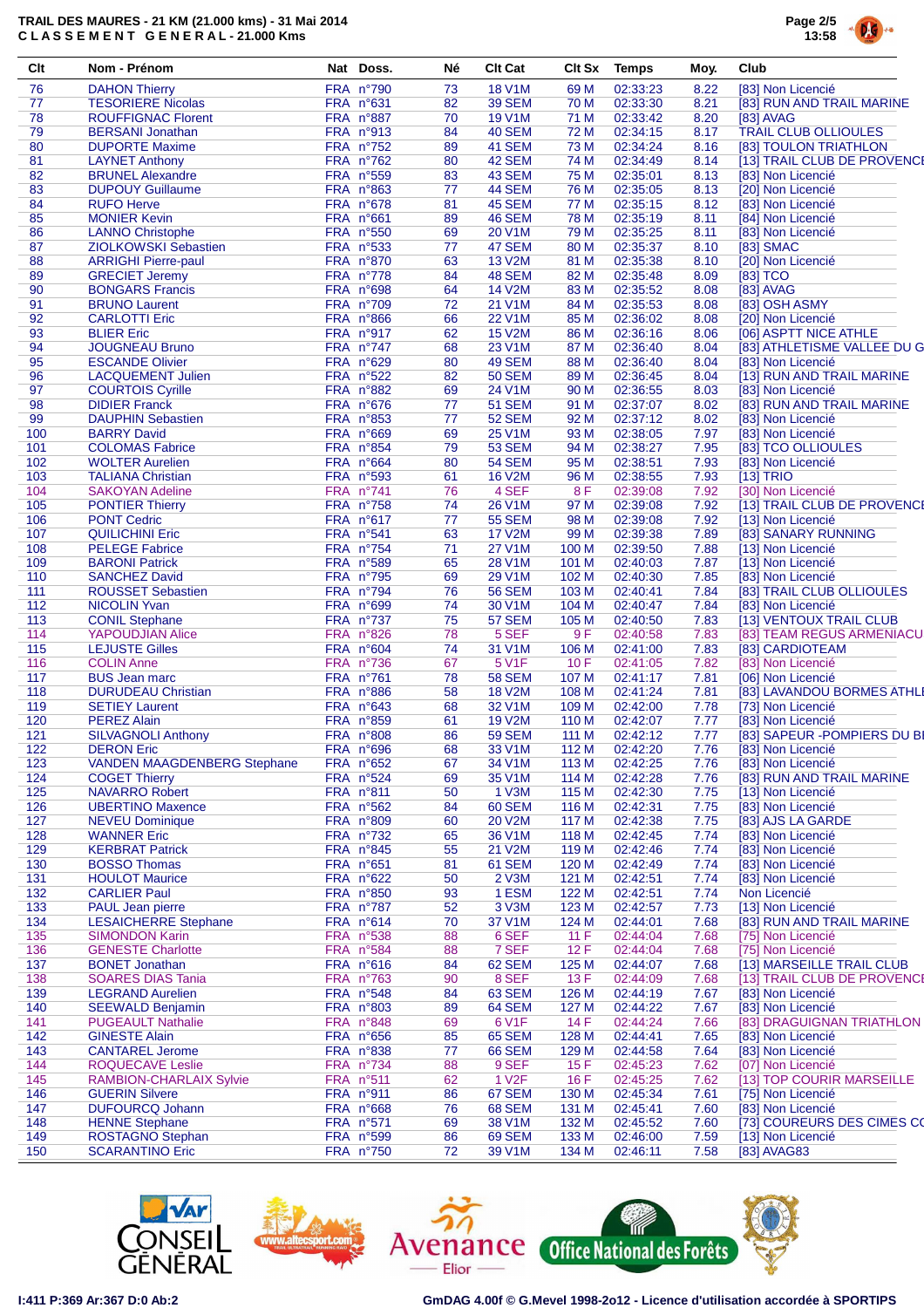

| Clt        | Nom - Prénom                                                  | Nat Doss.              | Né       | <b>Clt Cat</b>                 | <b>Clt Sx</b>  | Temps                | Moy.         | Club                                                    |
|------------|---------------------------------------------------------------|------------------------|----------|--------------------------------|----------------|----------------------|--------------|---------------------------------------------------------|
| 151        | <b>MASURE-LANSE Olivier</b>                                   | FRA n°575              | 80       | <b>70 SEM</b>                  | 135 M          | 02:46:21             | 7.58         | [92] Non Licencié                                       |
| 152        | <b>MARTINEZ Sophie</b>                                        | FRA n°581              | 86       | <b>10 SEF</b>                  | 17 F           | 02:46:35             | 7.56         | [83] Non Licencié                                       |
| 153        | <b>RIVIER Sebastien</b>                                       | FRA n°580              | 80       | <b>71 SEM</b>                  | 136 M          | 02:46:41             | 7.56         | [34] TEAM QUICHE                                        |
| 154<br>155 | <b>GELE Franck</b><br><b>SEGARD Quentin</b>                   | FRA n°516<br>GBR n°771 | 80       | <b>72 SEM</b><br><b>73 SEM</b> | 137 M<br>138 M | 02:47:05<br>02:47:07 | 7.54<br>7.54 | [83] Non Licencié<br>[E8] Non Licencié                  |
| 156        | <b>LAURENT Sebastien</b>                                      | FRA nº715              | 81<br>75 | <b>74 SEM</b>                  | 139 M          | 02:47:37             | 7.52         | $[83]$ TAC                                              |
| 157        | <b>FABRET Armel</b>                                           | FRA n°883              | 74       | 40 V1M                         | 140 M          | 02:47:48             | 7.51         | [83] Non Licencié                                       |
| 158        | LE GUEDARD Stephane                                           | FRA n°756              | 71       | 41 V1M                         | 141 M          | 02:47:59             | 7.50         | [83] RUN AND TRAIL MARINE                               |
| 159        | <b>MARCHAL Fabrice</b>                                        | FRA n°687              | 72       | <b>42 V1M</b>                  | 142 M          | 02:48:10             | 7.49         | [83] Non Licencié                                       |
| 160        | <b>BUTSCHER Maxime</b>                                        | FRA n°513              | 76       | <b>75 SEM</b>                  | 143 M          | 02:48:33             | 7.48         | [83] Non Licencié                                       |
| 161        | <b>YAPOUDJIAN Philippe</b>                                    | FRA n°825              | 65       | 43 V1M                         | 144 M          | 02:48:50             | 7.46         | [83] TEAM REGUS ARMENIACU                               |
| 162        | <b>MIGNERET Lionel</b>                                        | FRA n°726              | 77       | <b>76 SEM</b>                  | 145 M          | 02:48:51             | 7.46         | [13] Non Licencié                                       |
| 163<br>164 | <b>SCIONTI Jean</b><br><b>TRINCI Fabien</b>                   | FRA n°605<br>FRA n°610 | 65<br>77 | 44 V1M<br><b>77 SEM</b>        | 146 M<br>147 M | 02:48:58<br>02:49:03 | 7.46<br>7.45 | [83] S/P SANARY CAP GARONN<br>[13] COURIR A FUVEAU      |
| 165        | <b>MARTIN Antoine</b>                                         | <b>FRA n°801</b>       | 78       | <b>78 SEM</b>                  | 148 M          | 02:49:04             | 7.45         | [83] TRAIL ATHLITUDE CUERS                              |
| 166        | <b>SCHMUTZ Yves</b>                                           | FRA n°844              | 60       | <b>22 V2M</b>                  | 149 M          | 02:49:13             | 7.45         | [13] UJA                                                |
| 167        | <b>LAMINE David</b>                                           | FRA n°782              | 74       | 45 V1M                         | 150 M          | 02:49:14             | 7.45         | [83] Non Licencié                                       |
| 168        | <b>BERNARD Denis</b>                                          | FRA n°889              | 60       | 23 V2M                         | 151 M          | 02:49:35             | 7.43         | [83] Non Licencié                                       |
| 169        | <b>CRIBLE Philippe</b>                                        | FRA n°591              | 72       | 46 V1M                         | 152 M          | 02:49:42             | 7.43         | [83] RUN AND TRAIL MARINE                               |
| 170        | <b>BOSSE Thierry</b>                                          | FRA n°739              | 67       | 47 V1M                         | 153 M          | 02:50:04             | 7.41         | [83] DRAGUIGNAN UC                                      |
| 171        | <b>GARNIER Philippe</b>                                       | FRA n°907              | 65       | 48 V1M                         | 154 M          | 02:50:15             | 7.40         | [83] AMSL FREJUS-SAINT RAPH                             |
| 172        | <b>LABORDE Patrick</b>                                        | FRA n°684              | 56       | 24 V2M                         | 155 M          | 02:50:27             | 7.39         | [83] Non Licencié                                       |
| 173<br>174 | <b>MICHEL Stephane</b><br><b>TETAZ Nicolas</b>                | FRA n°909<br>FRA n°769 | 75<br>83 | <b>79 SEM</b><br><b>80 SEM</b> | 156 M<br>157 M | 02:50:42<br>02:51:16 | 7.38<br>7.36 | [83] AMSL FREJUS-SAINT RAPH<br>[06] THALES ALENIA SPACE |
| 175        | <b>BOUCHET Sebastien</b>                                      | FRA n°767              | 82       | <b>81 SEM</b>                  | 158 M          | 02:51:34             | 7.34         | [83] Non Licencié                                       |
| 176        | <b>GUERIN Carole</b>                                          | FRA n°653              | 73       | <b>7 V1F</b>                   | 18 F           | 02:51:36             | 7.34         | [83] AMSL FREJUS-SAINT RAPH                             |
| 177        | <b>LAMBERT Cyril</b>                                          | <b>FRA n°693</b>       | 79       | <b>82 SEM</b>                  | 159 M          | 02:51:45             | 7.34         | [83] Non Licencié                                       |
| 178        | <b>ROPITEAU Didier</b>                                        | FRA n°579              | 64       | <b>25 V2M</b>                  | 160 M          | 02:51:51             | 7.33         | [83] Non Licencié                                       |
| 179        | <b>SOUMAH Djibril</b>                                         | FRA n°872              | 92       | 2 ESM                          | 161 M          | 02:52:45             | 7.29         | [93] Non Licencié                                       |
| 180        | <b>PASTORELLI Celia</b>                                       | FRA n°518              | 83       | <b>11 SEF</b>                  | 19F            | 02:53:00             | 7.28         | [13] Non Licencié                                       |
| 181        | <b>CHABIN Pascal</b>                                          | FRA n°860              |          | <b>83 SEM</b>                  | 162 M          | 02:53:02             | 7.28         | [83] Non Licencié                                       |
| 182        | <b>BRUNO Alain</b>                                            | FRA n°843              | 70       | 49 V1M                         | 163 M          | 02:53:12             | 7.28         | [83] Non Licencié                                       |
| 183        | PLAZY Jean-luc                                                | FRA n°847              | 65       | 50 V1M                         | 164 M          | 02:53:37             | 7.26         | [83] Non Licencié                                       |
| 184<br>185 | <b>COMBIER Jean-christophe</b><br><b>SIMEONI Anne-valerie</b> | FRA n°697<br>FRA n°692 | 75<br>76 | <b>84 SEM</b><br><b>12 SEF</b> | 165 M<br>20 F  | 02:53:44<br>02:53:48 | 7.25<br>7.25 | [83] Non Licencié<br>[83] TRAIL ATHLITUDE CUERS         |
| 186        | <b>MARQUES Caroline</b>                                       | FRA n°639              | 77       | <b>13 SEF</b>                  | 21 F           | 02:53:55             | 7.24         | [83] Non Licencié                                       |
| 187        | <b>OBITZ Sandrine</b>                                         | FRA n°603              | 65       | 8 V1F                          | 22 F           | 02:54:01             | 7.24         | [83] SANARY RUNNING CAP GA                              |
| 188        | <b>GRECIET Claude</b>                                         | FRA nº722              | 54       | 4 V3M                          | 166 M          | 02:54:08             | 7.24         | [83] ES ST CYR VTT                                      |
| 189        | <b>LACOTE Jean-pierre</b>                                     | FRA n°576              | 64       | 26 V2M                         | 167 M          | 02:54:11             | 7.23         | [83] Non Licencié                                       |
| 190        | <b>VIAU Christian</b>                                         | FRA n°833              |          | <b>85 SEM</b>                  | 168 M          | 02:54:17             | 7.23         | [78] Non Licencié                                       |
| 191        | <b>ROLANDO Denis</b>                                          | FRA n°878              | 65       | 51 V1M                         | 169 M          | 02:54:33             | 7.22         | [13] Non Licencié                                       |
| 192        | <b>BEJZYK Xavier</b>                                          | FRA nº745              | 65       | 52 V1M                         | 170 M          | 02:54:38             | 7.22         | [83] RUN AND TRAIL MARINE                               |
| 193<br>194 | <b>GUIBERT Damien</b><br><b>VAUDRU Gerard</b>                 | FRA n°557<br>FRA n°897 | 72<br>47 | 53 V1M<br>5 V3M                | 171 M<br>172 M | 02:54:40<br>02:54:41 | 7.21<br>7.21 | [83] Non Licencié<br>[83] CUST COURIR A ST TROPE        |
| 195        | <b>SERGHERAERT Laurent</b>                                    | FRA n°704              | 66       | 54 V1M                         | 173 M          | 02:54:44             | 7.21         | [83] Non Licencié                                       |
| 196        | <b>PALA Thierry</b>                                           | <b>FRA n°835</b>       | 75       | <b>86 SEM</b>                  | 174 M          | 02:54:47             | 7.21         | [13] TRAIL CLUB DE PROVENCE                             |
| 197        | <b>BOUVARD Maxime</b>                                         | FRA n°558              | 79       | <b>87 SEM</b>                  | 175 M          | 02:54:49             | 7.21         | [83] Non Licencié                                       |
| 198        | <b>BERNARD Hugo</b>                                           | FRA n°544              | 86       | <b>88 SEM</b>                  | 176 M          | 02:54:53             | 7.21         | [83] Non Licencié                                       |
| 199        | <b>JACQUINET Christele</b>                                    | FRA n°818              | 76       | <b>14 SEF</b>                  | 23 F           | 02:55:04             | 7.20         | [83] Non Licencié                                       |
| 200        | <b>CAUMON Sophie</b>                                          | FRA n°632              | 71       | 9 V1F                          | 24 F           | 02:55:05             | 7.20         | [83] Non Licencié                                       |
| 201        | <b>BARRON Jean luc</b>                                        | FRA n°841              | 65       | 55 V1M                         | 177 M          | 02:55:08             | 7.20         | [83] Non Licencié                                       |
| 202<br>203 | <b>BILLARD Francois</b><br><b>ACKERMANN Antoine</b>           | FRA n°852<br>FRA n°806 | 72<br>78 | 56 V1M<br><b>89 SEM</b>        | 178 M<br>179 M | 02:55:22<br>02:56:03 | 7.19<br>7.16 | [83] Non Licencié<br>[83] Non Licencié                  |
| 204        | <b>CAVELLINI Florian</b>                                      | FRA n°577              | 80       | <b>90 SEM</b>                  | 180 M          | 02:56:34             | 7.14         | [75] Non Licencié                                       |
| 205        | <b>KRUMM Bertrand</b>                                         | FRA nº723              | 63       | <b>27 V2M</b>                  | 181 M          | 02:56:36             | 7.14         | [83] Non Licencié                                       |
| 206        | <b>GASQUET-GARCIA Audile</b>                                  | FRA n°908              | 68       | 10 V1F                         | 25 F           | 02:57:25             | 7.10         | [83] AMSL FREJUS-SAINT RAPH                             |
| 207        | <b>BOURGUIGNON Sebastien</b>                                  | FRA n°910              | 84       | <b>91 SEM</b>                  | 182 M          | 02:57:29             | 7.10         | [92] Non Licencié                                       |
| 208        | <b>PERRIER Arnaud</b>                                         | FRA n°819              | 74       | 57 V1M                         | 183 M          | 02:57:46             | 7.09         | [83] Non Licencié                                       |
| 209        | <b>PONTIER Bertille</b>                                       | FRA n°793              | 89       | <b>15 SEF</b>                  | 26 F           | 02:57:50             | 7.09         | [13] TRAIL CLUB DES FOUS                                |
| 210        | <b>CAUVIN Joel</b>                                            | FRA n°788              | 56       | 28 V2M                         | 184 M          | 02:57:51             | 7.09         | [83] TRAIL ATHLITUDE CUERS                              |
| 211<br>212 | <b>MOREL Pierre-henri</b>                                     | FRA n°573<br>FRA n°702 | 80       | <b>92 SEM</b><br><b>16 SEF</b> | 185 M<br>27 F  | 02:57:54<br>02:57:55 | 7.08         | [38] Non Licencié<br>[06] Non Licencié                  |
| 213        | <b>BOUFFARD Magali</b><br><b>ROY Nicolas</b>                  | <b>FRA n°701</b>       | 86<br>83 | <b>93 SEM</b>                  | 186 M          | 02:57:56             | 7.08<br>7.08 | [06] Non Licencié                                       |
| 214        | <b>COSCOLLA Alain</b>                                         | FRA n°607              | 66       | 58 V1M                         | 187 M          | 02:58:01             | 7.08         | [83] Non Licencié                                       |
| 215        | <b>BANON Frederic</b>                                         | FRA n°659              | 66       | 59 V1M                         | 188 M          | 02:58:25             | 7.06         | [13] Non Licencié                                       |
| 216        | <b>SEYDLITZ Arnold</b>                                        | FRA n°510              | 71       | 60 V <sub>1</sub> M            | 189 M          | 02:58:40             | 7.05         | Non Licencié                                            |
| 217        | <b>LAMBERT Aline</b>                                          | FRA n°901              | 69       | <b>11 V1F</b>                  | 28 F           | 02:59:19             | 7.03         | [13] CLUB TRAIL DES FOUS                                |
| 218        | <b>VASSAL Fabien</b>                                          | FRA n°649              | 72       | 61 V1M                         | 190 M          | 02:59:34             | 7.02         | [83] COURIR A ST CYR                                    |
| 219        | <b>BELTRANDO Didier</b>                                       | FRA n°627              | 74       | 62 V1M                         | 191 M          | 02:59:37             | 7.02         | [83] Non Licencié                                       |
| 220        | <b>SABATINI Armand</b>                                        | FRA n°865              | 62       | 29 V2M                         | 192 M          | 02:59:50             | 7.01         | [20] Non Licencié                                       |
| 221<br>222 | <b>PALMERINI Gilles</b><br><b>DEGUINE Evelyne</b>             | FRA n°587<br>FRA nº765 | 67<br>83 | 63 V1M<br><b>17 SEF</b>        | 193 M<br>29 F  | 03:00:11<br>03:00:34 | 6.99<br>6.98 | [83] Non Licencié<br>[06] MARTIN JARDINS                |
| 223        | <b>MENGUY Valerie</b>                                         | FRA n°657              | 66       | <b>12 V1F</b>                  | 30 F           | 03:00:41             | 6.97         | [83] OXUBI                                              |
| 224        | <b>GILLIOT Xavier</b>                                         | FRA n°574              | 79       | <b>94 SEM</b>                  | 194 M          | 03:00:51             | 6.97         | [83] Non Licencié                                       |
| 225        | <b>BEAUDOIN Dominique</b>                                     | FRA n°531              | 53       | 6 V3M                          | 195 M          | 03:00:58             | 6.96         | [74] Non Licencié                                       |
|            |                                                               |                        |          |                                |                |                      |              |                                                         |







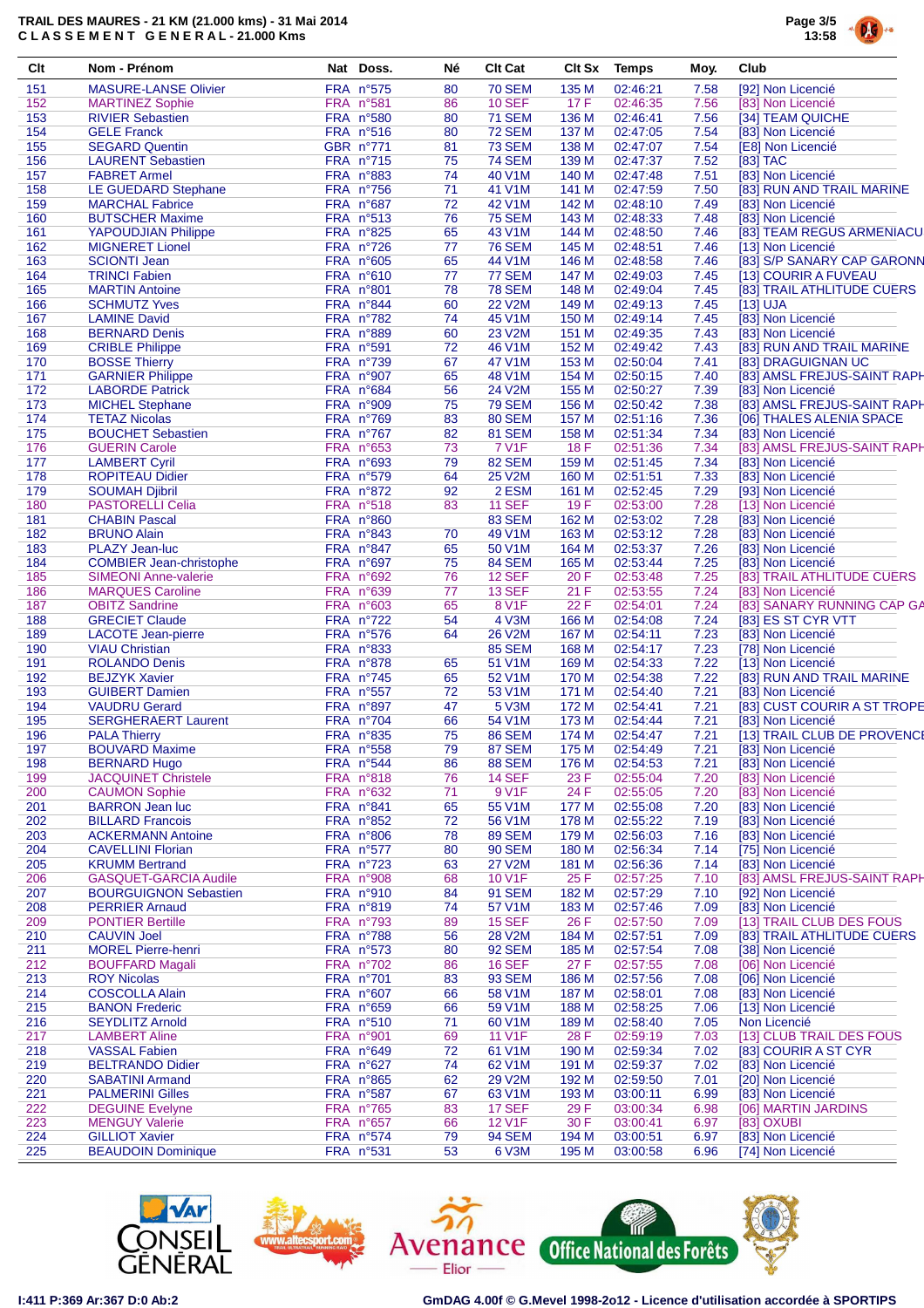

| Clt        | Nom - Prénom                                       | Nat Doss.                     | Né       | <b>Clt Cat</b>                  | Clt Sx         | Temps                | Moy.         | Club                                                     |
|------------|----------------------------------------------------|-------------------------------|----------|---------------------------------|----------------|----------------------|--------------|----------------------------------------------------------|
| 226        | <b>LOUVEL Andre</b>                                | FRA n°829                     | 50       | <b>7 V3M</b>                    | 196 M          | 03:00:59             | 6.96         | [51] Non Licencié                                        |
| 227        | <b>FAGNONI Olivier</b>                             | FRA n°906                     | 75       | <b>95 SEM</b>                   | 197 M          | 03:01:07             | 6.96         | [83] AMSL FREJUS-SAINT RAPH                              |
| 228        | <b>LAURRAIN Henri</b>                              | FRA n°904                     | 66       | 64 V1M                          | 198 M          | 03:01:12             | 6.95         | [83] AMSL FREJUS-SAINT RAPH                              |
| 229        | <b>BORIE Louise</b>                                | FRA nº713                     | 61       | 2 V <sub>2</sub> F              | 31 F           | 03:01:15             | 6.95         | [13] AIX ATHLE PROVENCE                                  |
| 230        | <b>DESSALIEN Jean michel</b>                       | <b>FRA n°673</b>              | 69       | 65 V1M                          | 199 M          | 03:01:19             | 6.95         | [83] LA GARDE TRIATHLON                                  |
| 231        | <b>FORESTIERI Gerard</b>                           | FRA n°892                     | 50       | 8 V3M                           | 200 M          | 03:01:31             | 6.94         | [83] CUST COURIR A ST TROPE                              |
| 232<br>233 | <b>AUTERI Mylene</b><br><b>HOUILLON Christelle</b> | <b>FRA n°893</b><br>FRA n°786 | 65<br>79 | <b>13 V1F</b><br><b>18 SEF</b>  | 32 F<br>33 F   | 03:01:31<br>03:01:39 | 6.94<br>6.94 | [83] CUST COURIR A ST TROPE<br>[73] COURCHEVEL SPORTS AL |
| 234        | <b>BONCOMPAGNI Jean louis</b>                      | FRA n°879                     | 57       | 30 V2M                          |                | 03:01:47             |              |                                                          |
| 235        | <b>MASSERAND Jerome</b>                            | FRA n°862                     | 81       | <b>96 SEM</b>                   | 201 M<br>202 M | 03:02:32             | 6.93<br>6.90 | [83] Non Licencié<br>[83] Non Licencié                   |
| 236        | <b>COHEN Bernard</b>                               | FRA n°856                     |          | <b>97 SEM</b>                   | 203 M          | 03:02:33             | 6.90         | [83] Non Licencié                                        |
| 237        | <b>CHOAIN Xavier</b>                               | FRA n°796                     | 84       | <b>98 SEM</b>                   | 204 M          | 03:03:13             | 6.88         | [83] Non Licencié                                        |
| 238        | <b>CHATELAIN Sebastien</b>                         | FRA n°592                     | 69       | 66 V1M                          | 205 M          | 03:03:20             | 6.87         | [83] RUN AND TRAIL MARINE                                |
| 239        | <b>MAURY Laurent</b>                               | FRA n°553                     | 79       | <b>99 SEM</b>                   | 206 M          | 03:03:59             | 6.85         | [75] Non Licencié                                        |
| 240        | <b>FIGUEIREDO Jose</b>                             | FRA n°648                     | 72       | 67 V1M                          | 207 M          | 03:04:25             | 6.83         | $[83]$ TAB                                               |
| 241        | <b>RITUIT Mathias</b>                              | FRA n°585                     | 86       | <b>100 SEM</b>                  | 208 M          | 03:04:28             | 6.83         | [83] Non Licencié                                        |
| 242        | <b>CAMPUS Celine</b>                               | FRA n°855                     | 79       | <b>19 SEF</b>                   | 34 F           | 03:04:28             | 6.83         | [83] Non Licencié                                        |
| 243        | <b>ARNAUD Roland</b>                               | FRA n°749                     | 60       | 31 V2M                          | 209 M          | 03:04:39             | 6.82         | [83] COURIR A SAINT-CYR                                  |
| 244        | <b>GIRAUD Magali</b>                               | FRA n°779                     | 78       | <b>20 SEF</b>                   | 35 F           | 03:05:00             | 6.81         | [06] Non Licencié                                        |
| 245        | <b>HAYEK Sophie</b>                                | FRA n°529                     | 88       | 21 SEF                          | 36 F           | 03:05:08             | 6.81         | [75] Non Licencié                                        |
| 246        | <b>DELOIRE Gilles</b>                              | FRA n°679                     | 71       | 68 V1M                          | 210 M          | 03:05:13             | 6.80         | [12] Non Licencié                                        |
| 247        | <b>NITO Loic</b>                                   | FRA n°582                     | 77       | <b>101 SEM</b>                  | 211 M          | 03:05:15             | 6.80         | [13] Non Licencié                                        |
| 248        | <b>ROSE Julien</b>                                 | FRA n°609                     | 75       | <b>102 SEM</b>                  | 212 M          | 03:05:16             | 6.80         | [13] Non Licencié                                        |
| 249        | <b>HERVIEU Elisa</b>                               | FRA n°791                     | 77       | <b>22 SEF</b>                   | 37 F           | 03:05:17             | 6.80         | [83] TRAIL ATHLITUDE CUERS                               |
| 250        | ABGRALL RUFFIER DES AIMES Vaness FRA n°792         |                               | 80       | <b>23 SEF</b>                   | 38 F           | 03:05:18             | 6.80         | [83] TRAIL ATHLITUDE CUERS                               |
| 251        | <b>SOUMILLE Gerard</b>                             | FRA n°842                     | 61       | 32 V2M                          | 213 M          | 03:05:46             | 6.78         | [13] TRIO                                                |
| 252        | <b>ROUZAUD Daniele</b>                             | FRA n°813                     | 66       | 14 V1F                          | 39 F           | 03:05:48             | 6.78         | [83] SANARY CAP GARONNE                                  |
| 253        | <b>GARREC Gwenael</b>                              | FRA n°564                     | 77       | <b>103 SEM</b>                  | 214 M          | 03:06:01             | 6.77         | [83] Non Licencié                                        |
| 254        | <b>SIMONNET Amelie</b>                             | FRA nº784                     | 92       | 1 ESF                           | 40 F           | 03:06:05             | 6.77         | [83] SANARY RUNNING CAP GA                               |
| 255        | <b>RAYNAL Vincent</b>                              | FRA n°645                     | 81       | <b>104 SEM</b>                  | 215 M          | 03:06:17             | 6.76         | [83] Non Licencié                                        |
| 256        | <b>FUSY Pascal</b>                                 | FRA n°583                     | 66       | 69 V1M                          | 216 M          | 03:06:26             | 6.76         | [83] Non Licencié                                        |
| 257        | <b>GRAVE Olivier</b>                               | FRA n°638                     | 65       | <b>70 V1M</b>                   | 217 M          | 03:06:28             | 6.76         | [83] SANARY RUNNING                                      |
| 258        | <b>CASTELLI Elisabeth</b>                          | FRA n°613                     | 54       | 1 V3F                           | 41 F           | 03:06:59             | 6.74         | [84] LA FOULEE VEDENAISE                                 |
| 259        | <b>VALENTIN Olivier</b>                            | FRA n°677                     | 69       | 71 V1M                          | 218 M          | 03:07:27             | 6.72         | [83] Non Licencié                                        |
| 260        | <b>HOULBREQUE Stephane</b>                         | <b>FRA n°807</b>              | 78       | <b>105 SEM</b>                  | 219 M          | 03:07:30             | 6.72         | [83] Non Licencié                                        |
| 261        | <b>MARCONE Herveline</b>                           | FRA n°540                     | 82       | <b>24 SEF</b>                   | 42 F           | 03:07:39             | 6.71         | [83] RUN AND TRAIL MARINE                                |
| 262        | <b>JOAO Christophe</b>                             | FRA n°720                     | 71       | 72 V1M                          | 220 M          | 03:07:42             | 6.71         | [83] Non Licencié                                        |
| 263        | <b>HUBER Johann</b>                                | FRA n°626                     | 75       | <b>106 SEM</b>                  | 221 M          | 03:07:47             | 6.71         | [83] Non Licencié                                        |
| 264        | <b>BOURGET Denis</b>                               | FRA n°823                     | 54       | 9 V3M                           | 222 M          | 03:08:14             | 6.69         | [07] MACADAM 07                                          |
| 265        | <b>HOULOT Christine</b>                            | FRA n°621                     | 60       | 3 V <sub>2</sub> F              | 43 F           | 03:08:16             | 6.69         | [83] Non Licencié                                        |
| 266        | <b>VASSAL Agnes</b>                                | FRA n°650                     | 74       | <b>15 V1F</b><br><b>107 SEM</b> | 44 F           | 03:08:17             | 6.69         | [83] COURIR A ST CYR                                     |
| 267<br>268 | <b>CIBORSKI Thomas</b>                             | FRA n°655<br>FRA n°849        | 83<br>67 | 16 V1F                          | 223 M<br>45 F  | 03:08:19<br>03:08:24 | 6.69         | [83] Non Licencié<br>[83] Non Licencié                   |
| 269        | <b>DALLARI Sophie</b><br><b>LORIAU Sebastien</b>   | FRA n°644                     | 73       | 73 V1M                          | 224 M          | 03:08:58             | 6.69<br>6.67 | [83] Non Licencié                                        |
| 270        | <b>FANCHINI Catherine</b>                          | FRA n°839                     |          | <b>25 SEF</b>                   | 46 F           | 03:09:18             | 6.66         | [83] Non Licencié                                        |
| 271        | <b>FANCHINI Sebastien</b>                          | FRA n°840                     |          | <b>108 SEM</b>                  | 225 M          | 03:09:26             | 6.65         | [83] Non Licencié                                        |
| 272        | <b>TEILLET Olivier</b>                             | FRA n°674                     | 71       | 74 V1M                          | 226 M          | 03:09:33             | 6.65         | [13] Non Licencié                                        |
| 273        | <b>MERCIER Marie-dolores</b>                       | FRA n°905                     | 68       | <b>17 V1F</b>                   | 47 F           | 03:09:37             | 6.65         | [83] AMSL FREJUS-SAINT RAPH                              |
| 274        | <b>SEONNET Stephane</b>                            | FRA n°768                     | 77       | <b>109 SEM</b>                  | 227 M          | 03:10:25             | 6.62         | [83] Non Licencié                                        |
| 275        | <b>SEONNET Stephane</b>                            | FRA n°770                     | 77       | <b>110 SEM</b>                  | 228 M          | 03:10:26             | 6.62         | [83] Non Licencié                                        |
| 276        | <b>VILLAIN Dominique</b>                           | FRA nº721                     | 52       | <b>10 V3M</b>                   | 229 M          | 03:10:47             | 6.60         | [83] CA PUGET                                            |
| 277        | <b>MAILLY Eric</b>                                 | FRA n°608                     | 75       | <b>111 SEM</b>                  | 230 M          | 03:11:12             | 6.59         | [83] Non Licencié                                        |
| 278        | <b>EPALE Dimitri</b>                               | FRA n°719                     | 73       | 75 V1M                          | 231 M          | 03:11:15             | 6.59         | [83] Non Licencié                                        |
| 279        | <b>LONIGRO Lucien</b>                              | FRA n°642                     | 64       | 33 V2M                          | 232 M          | 03:11:23             | 6.58         | [13] Non Licencié                                        |
| 280        | <b>PACTHOD Florence</b>                            | FRA n°536                     | 70       | <b>18 V1F</b>                   | 48 F           | 03:11:25             | 6.58         | [13] TRAIL CLUB DE PROVENCE                              |
| 281        | <b>IDRI Malika</b>                                 | FRA n°543                     | 75       | <b>26 SEF</b>                   | 49 F           | 03:11:26             | 6.58         | [13] TRAIL CLUB DE PROVENCE                              |
| 282        | <b>BACHELET Olivier</b>                            | FRA nº717                     | 76       | <b>112 SEM</b>                  | 233 M          | 03:11:32             | 6.58         | [83] Non Licencié                                        |
| 283        | <b>DELLISE Serge</b>                               | FRA n°647                     | 60       | 34 V2M                          | 234 M          | 03:11:44             | 6.57         | [83] CAP GARONNE LE PRADET                               |
| 284        | <b>CANIVET Marina</b>                              | FRA n°821                     | 63       | 4 V <sub>2</sub> F              | 50 F           | 03:12:11             | 6.56         | [83] Non Licencié                                        |
| 285        | <b>BOURGET Sandrine</b>                            | FRA n°824                     | 66       | 19 V1F                          | 51 F           | 03:12:21             | 6.55         | [07] JOGGING CLUB PORTOIS                                |
| 286        | <b>BAUDET Pierre</b>                               | FRA n°601                     | 82       | <b>113 SEM</b>                  | 235 M          | 03:12:54             | 6.53         | [69] Non Licencié                                        |
| 287        | LE BREDONCHEL Jerome                               | FRA n°884                     | 75       | <b>114 SEM</b>                  | 236 M          | 03:13:17             | 6.52         | [83] Non Licencié                                        |
| 288        | <b>TROUVILLE Laetitia</b>                          | FRA n°618                     | 80       | <b>27 SEF</b>                   | 52 F           | 03:13:40             | 6.51         | [83] Non Licencié                                        |
| 289        | <b>CANNA Corentin</b>                              | FRA n°748                     | 92       | 3 ESM                           | 237 M          | 03:13:47             | 6.50         | [83] AJS LA GARDE                                        |
| 290        | <b>CANNA Pascal</b>                                | FRA n°725                     | 62       | 35 V2M                          | 238 M          | 03:13:48             | 6.50         | [83] AJS LA GARDE                                        |
| 291        | <b>ABEL Christine</b>                              | FRA nº753                     | 67       | 20 V1F                          | 53 F           | 03:14:03             | 6.49         | [83] SIX FOURS ATHLETISME                                |
| 292        | <b>BELLANGER Robin</b>                             | FRA n°876                     | 94       | 4 ESM                           | 239 M          | 03:14:08             | 6.49         | [83] Non Licencié                                        |
| 293        | <b>BELLAIS Jennifer</b>                            | FRA n°528                     | 80       | <b>28 SEF</b>                   | 54 F           | 03:14:56             | 6.46         | [83] RUN AND TRAIL MARINE                                |
| 294        | <b>GROS Emmanuel</b>                               | FRA n°690                     | 88       | <b>115 SEM</b>                  | 240 M          | 03:15:17             | 6.45         | [83] Non Licencié                                        |
| 295        | <b>UBERTINO Christian</b>                          | FRA n°561                     | 55       | 36 V2M                          | 241 M          | 03:15:27             | 6.45         | [42] Non Licencié                                        |
| 296        | <b>KERFRIDEN Mikael</b>                            | FRA nº718                     | 62       | 37 V2M                          | 242 M          | 03:15:44             | 6.44         | [83] Non Licencié                                        |
| 297        | <b>CHUDZIK Magali</b>                              | <b>BEL n°663</b>              | 78       | <b>29 SEF</b>                   | 55 F           | 03:15:55             | 6.43         | [83] Non Licencié                                        |
| 298        | <b>ESCARON Sebastien</b>                           | FRA n°830                     | 73       | 76 V <sub>1</sub> M             | 243 M          | 03:15:57             | 6.43         | [77] Non Licencié                                        |
| 299        | <b>CHAPPEZ Jerome</b>                              | FRA n°555                     | 73       | <b>77 V1M</b>                   | 244 M          | 03:16:34             | 6.41         | [54] NANCY TEAM                                          |
| 300        | <b>LAIR Laurent</b>                                | FRA n°783                     | 74       | <b>78 V1M</b>                   | 245 M          | 03:16:41             | 6.41         | [83] Non Licencié                                        |